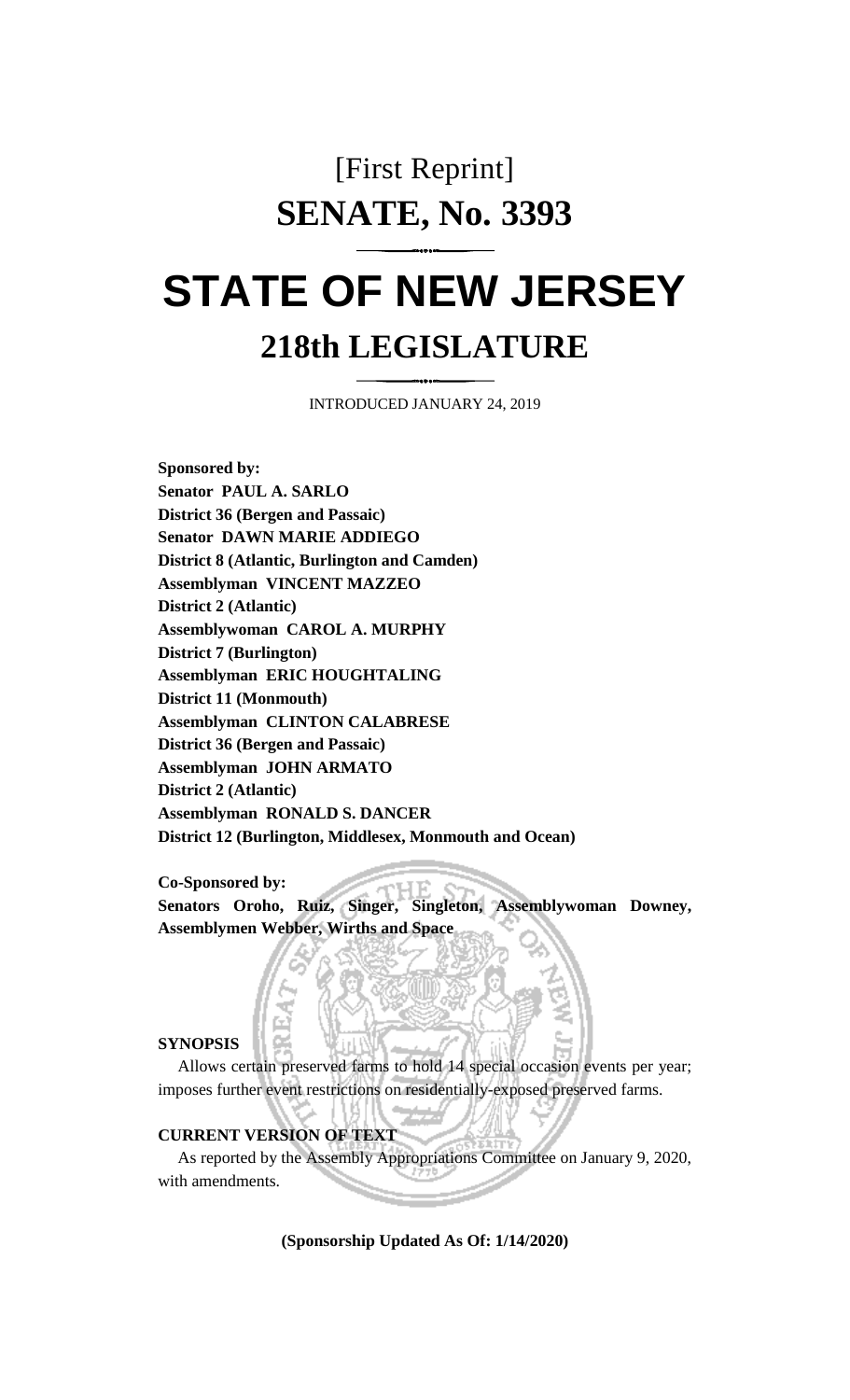**AN ACT** concerning special occasion events <sup>1</sup>held<sup>1</sup> on preserved farmland and supplementing **<sup>1</sup> [**Title 4 of the Revised Statutes**]** 3 P.L.1983, c.31 (C.4:1C-1et al.)<sup>1</sup>. **BE IT ENACTED** *by the Senate and General Assembly of the State of New Jersey:*  $\textbf{1}$  [1. As used in this act: "Board" means a county agriculture development board established pursuant to section 7 of P.L.1983, c.32 (C.4:1C-14). "Committee" means the State Agriculture Development Committee established pursuant to section 4 of P.L.1983, c.31 (C.4:1C-4). "Preserved farmland" means land on which a development easement was conveyed to, or retained by, the committee, a board, a county, a municipality, or a qualifying tax exempt nonprofit organization pursuant to the provisions of section 24 of P.L.1983, c.32 (C.4:1C-31), section 5 of P.L.1988, c.4 (C.4:1C-31.1), section 1 of P.L.1989, c.28 (C.4:1C-38), section 1 of P.L.1999, c.180 (C.4:1C-43.1), sections 37 through 40 of P.L.1999, c.152 (C.13:8C- 37 through C.13:8C-40), or any other State law enacted for farmland preservation purposes. "Special occasion event" means a wedding, lifetime milestone event, or other cultural event as defined by the appropriate board, and conducted pursuant to the requirements set forth in this act.**] 1 [**2. a. The State Agriculture Development Committee shall establish a pilot program permitting special occasion events to be conducted on preserved farmland, provided that: (1) the special occasion event uses the agricultural or horticultural output of the farm, to the maximum extent practicable, to promote agricultural tourism and advance the agricultural or horticultural output of the preserved farmland; (2) the special occasion event does not unreasonably interfere with the use of the preserved farmland for agricultural or horticultural production; (3) no more than 10 special occasion events are held in a calendar year on any parcel of preserved farmland; (4) the gross income generated from all special occasion events conducted for the calendar year together account for less than 50 percent of the annual gross income derived from the agricultural or horticultural output of the preserved farmland; (5) no new structures are constructed on preserved farmland for the purpose of holding special occasion events, and no public

**EXPLANATION – Matter enclosed in bold-faced brackets [thus] in the above bill is not enacted and is intended to be omitted in the law.**

**Matter underlined thus is new matter.**

**Matter enclosed in superscript numerals has been adopted as follows: Assembly AAP committee amendments adopted January 9, 2020.**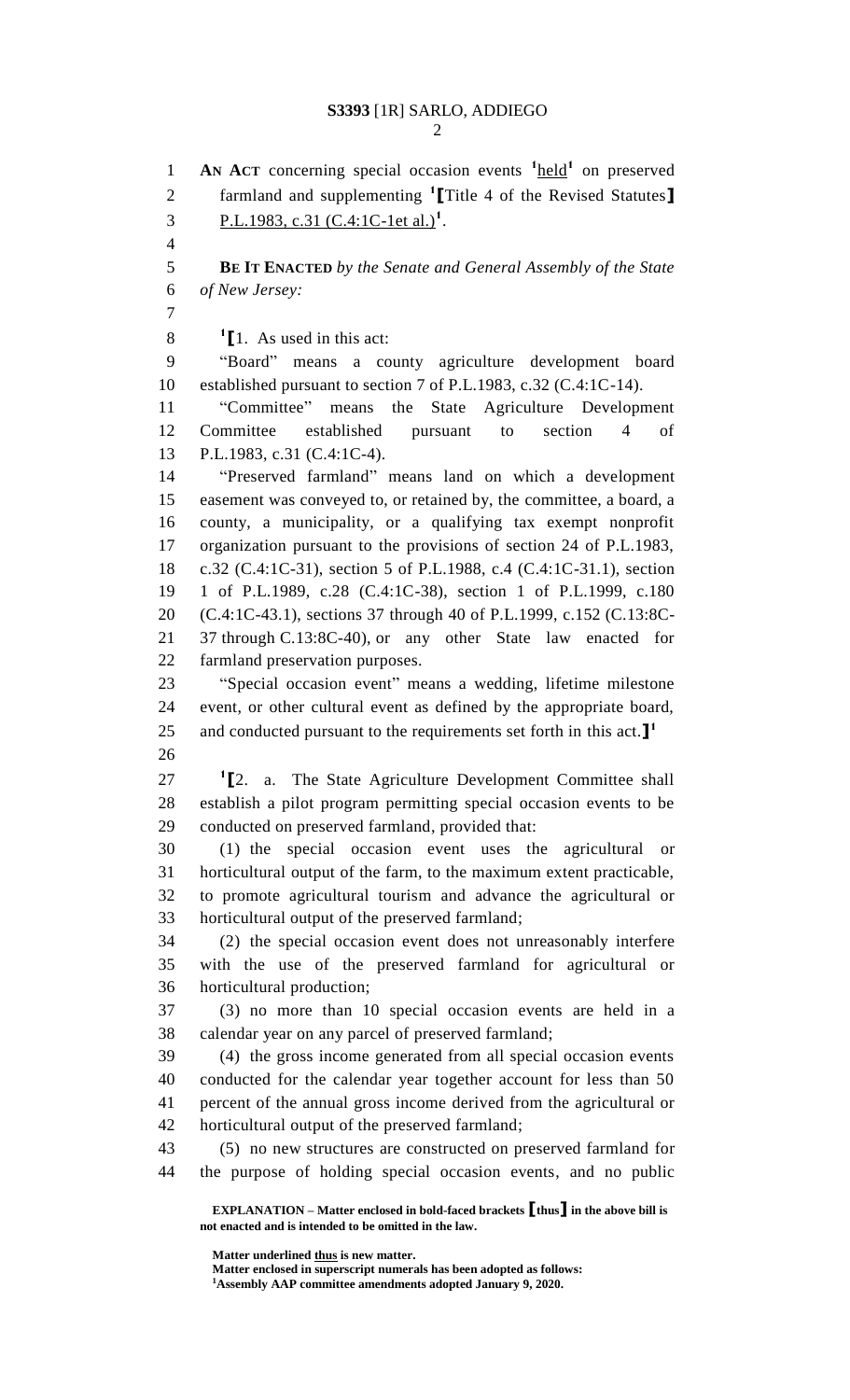utilities, including water, gas, or sewage, other than those already existing and available on preserved farmland, are allowed to be extended, for the purpose of holding special occasion events;

 (6) the special occasion event is conducted on a Friday, Saturday, Sunday, or federal or State holiday, except that a special occasion event may be conducted on any other day of the week with the approval of the committee. The committee may delegate this authority to a board;

 (7) the special occasion event is conducted in: (a) a temporary structure, such as an enclosed or open canopy or tent or other portable structure or facility, and any temporary structure is put in place for only the minimum amount of time reasonably necessary to accommodate the special occasion event; (b) an existing permanent agricultural building; or (c) a farm or open air pavilion;

 (8) the special occasion event complies with all applicable State and local laws, regulations, resolutions, or ordinances including but not limited to food safety, litter, noise, solid waste, traffic, and the protection of public health and safety, provided, however, that a special occasion event may be held as a matter of right without need for a variance or site plan approval on any lot and block all or a part of which is preserved farmland; and

 (9) the owner of the preserved farmland does not knowingly cause a significant and direct negative impact to any property adjacent to the farm as a result of a special occasion event.

 b. In developing and administering the program required by this section, the committee shall ensure that the holding of a special occasion event on preserved farmland does not interfere with any agricultural deed restrictions for farmland preservation purposes on the preserved farmland.**] 1** 

 **[**3. a. The owner of preserved farmland who wishes to conduct a special occasion event shall provide written notice to the committee and to the board of the county in which the preserved farmland is located at least 30 days in advance of the date of the special occasion event. The notice shall identify the location of the preserved farmland, the type of special occasion event proposed to be held, and any other information the committee may require pursuant to rules and regulations adopted by the committee to implement this act.

 b. The owner of preserved farmland who holds a special occasion event on the preserved farmland shall annually certify in writing to the committee, and the board of the county in which the preserved farmland is located, that the special occasion events together account for less than 50 percent of the annual gross income of the farm during the prior calendar year. This certification shall identify by date and type each special occasion event held on the preserved farmland in the prior calendar year.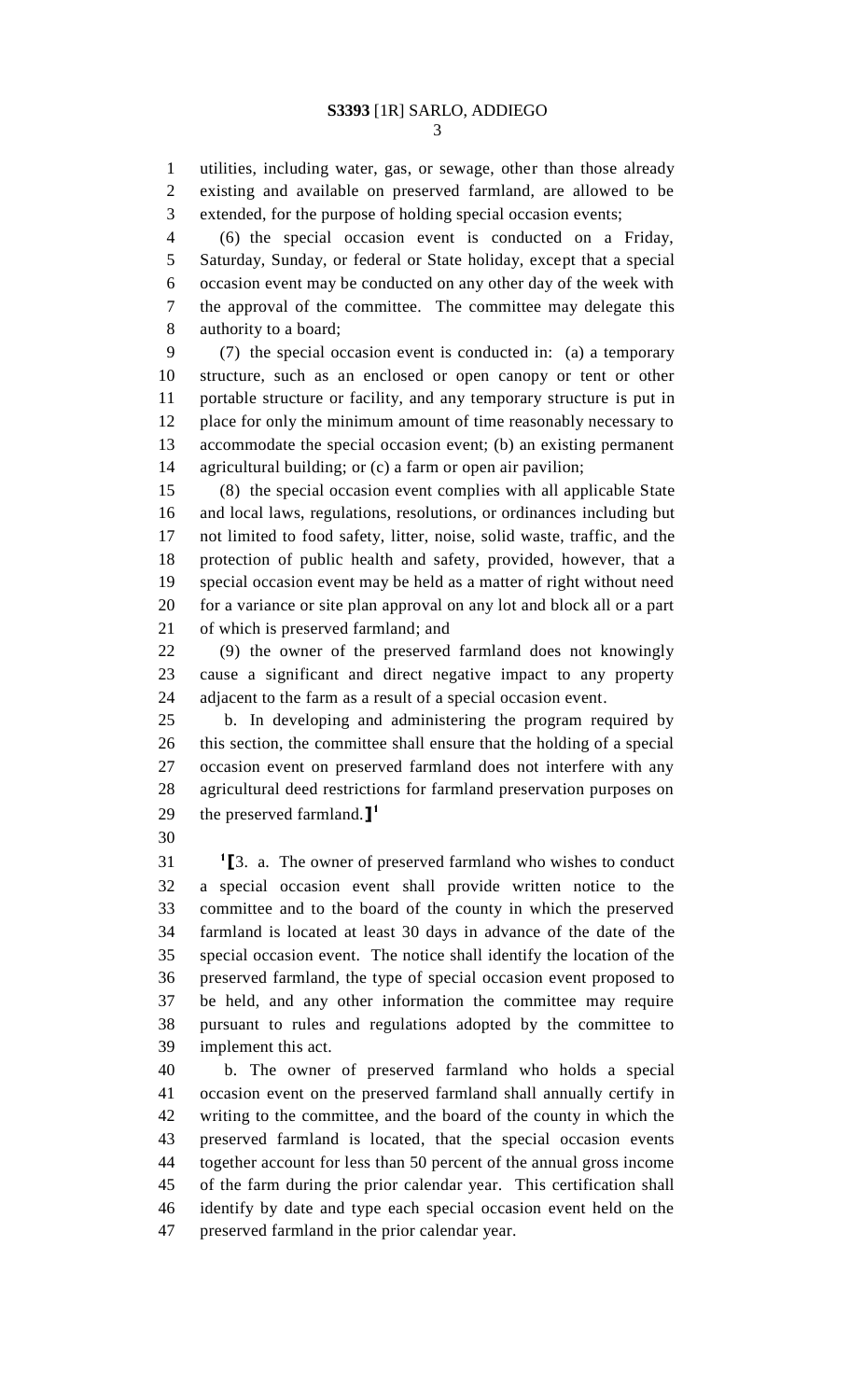In determining the annual gross income of a farm pursuant to this subsection, the gross income received from any special occasion event shall include, but need not be limited to: admission fees; rental fees; catering fees; setup, breakdown, and cleaning fees; and all other revenue that is not directly related to the agricultural or horticultural output of the farm but is received by the owner of the preserved farmland in conjunction with conducting a special occasion event.

 c. (1) The committee or a board may order, and specify the scope of, an audit of any owner of preserved farmland engaged in conducting special occasion events for the purpose of determining compliance with this act. The audit shall be conducted by an independent certified public accountant approved by the committee or board, and the reasonable costs thereof shall be paid by the owner of the preserved farmland. The committee may establish a list of independent certified public accountants approved for the purposes of conducting an audit pursuant to this paragraph. A copy of an audit conducted pursuant to this section shall be submitted to the committee, the board, and the owner of the preserved farmland.

 (2) An owner of preserved farmland shall not be subject to an audit authorized pursuant to this section more than once per year without good cause demonstrated by the committee or applicable board.

 d. In conjunction with an audit ordered pursuant to this section, the committee or a board may request, and the owner of the preserved farmland shall then submit, additional documentation as may be necessary for the committee or board, as applicable, to verify compliance with this act.**] 1** 

 **[**4. a. An owner of preserved farmland who violates this act, or any rule or regulation adopted pursuant thereto, shall be liable for a civil penalty of up to \$1,000 for the first offense, up to \$2,000 for the second offense, or up to \$3,000 for a subsequent offense, to be collected in a civil action commenced by the committee.

 b. Any penalty imposed pursuant to this section may be collected, with costs, in a summary proceeding pursuant to the "Penalty Enforcement Law of 1999," P.L.1999, c.274 (C.2A:58- 10 et seq.). The Superior Court and the municipal court shall have jurisdiction to enforce the provisions of the "Penalty Enforcement Law of 1999" in connection with this act.

 c. In addition to the penalties established pursuant to subsection a. of this section:

 (1) for a second offense, the committee shall, after a hearing, suspend the owner of preserved farmland from conducting special occasion events for a period of up to six months;

 (2) for a third offense, the committee shall, after a hearing, suspend the owner of preserved farmland from conducting special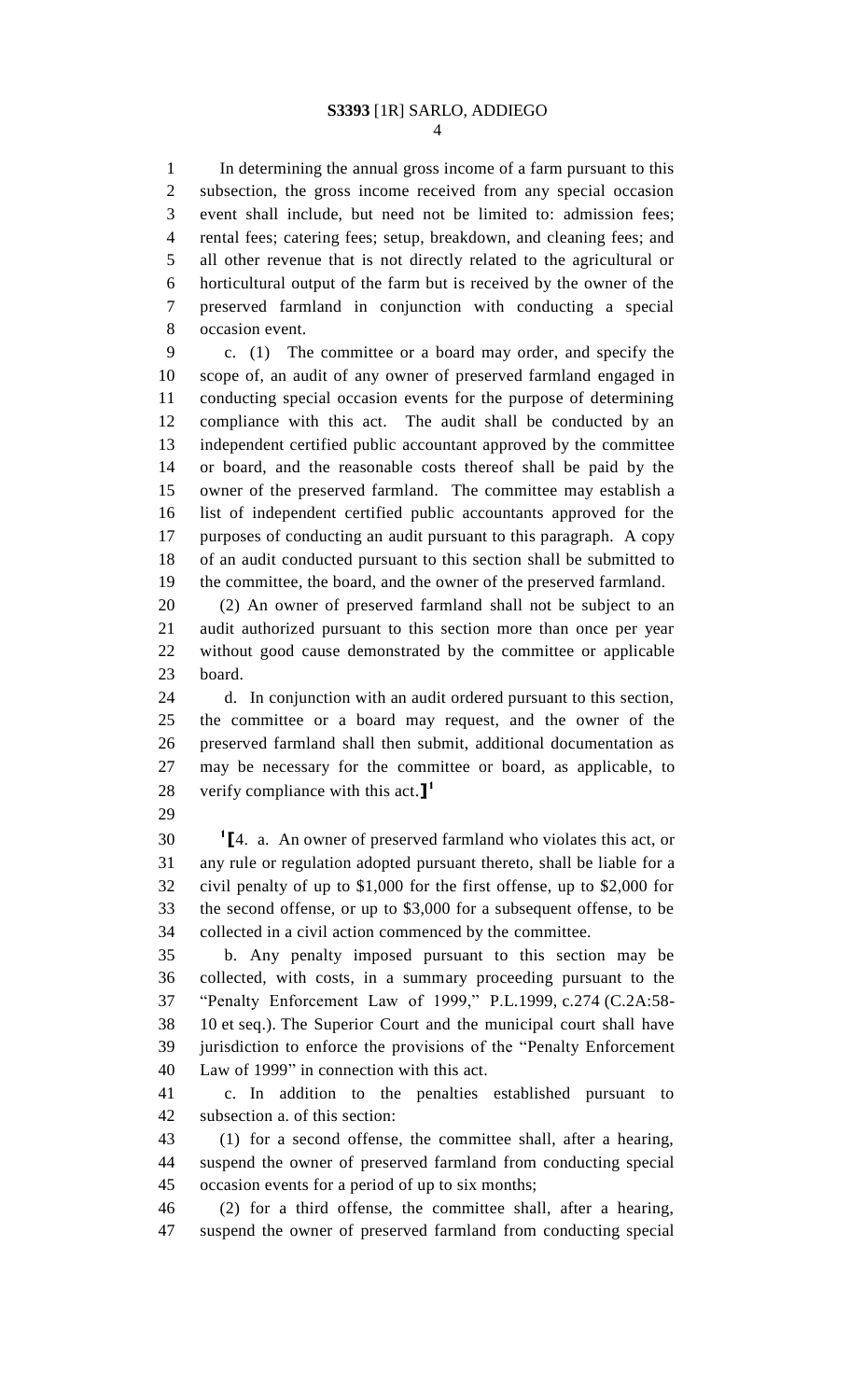occasion events for a period of at least six months but not more than one year; and (3) for a fourth or subsequent offense, the committee shall, after a hearing, suspend the owner of preserved farmland from conducting special occasion events for a period of at least one year but not more than two years. d. The committee shall notify, in writing, the appropriate board whenever it suspends, pursuant to subsection c. of this section, an owner of preserved farmland from conducting special occasion events. The notice shall identify the owner and location of the preserved farmland and the time period of the suspension.**] 1 [**5. a. Each board shall prepare and submit to the Governor, to the Legislature, pursuant to section 2 of P.L.1991, c.164 (C.52:14- 19.1), and to the committee an annual report that summarizes the special occasion events held on preserved farmland in the county of the board's jurisdiction and makes recommendations regarding the pilot program established pursuant to this act. b. The committee shall prepare and submit to the Governor and to the Legislature, pursuant to section 2 of P.L.1991, c.164 (C.52:14-19.1), a report at least 90 days prior to the expiration of the pilot program established pursuant to this act. This report shall review the implementation and operation of the pilot program established pursuant to this act, summarize the findings and recommendations of the annual reports received by the committee pursuant to subsection a. of this section, and make recommendations to the Governor and Legislature as to whether to amend, extend, or make permanent the pilot program established pursuant to this act.**] 1 [**6. a. The committee shall adopt, pursuant to the "Administrative Procedure Act," P.L.1968, c.410 (C.52:14B- 1 et seq.), such rules and regulations as may be necessary for the implementation of this act. b. The committee may adopt, as may be necessary and appropriate, agricultural management practices for the implementation of this act in accordance with the provisions of section 5 of P.L.1983, c.31 (C.4:1C-6).**] 1 [**7. This act shall take effect immediately and shall expire on the first day of the 44th month after the date of enactment.**] 1**  $1.$  As used in this act: "Committee" means the State Agriculture Development Committee established pursuant to section 4 of P.L.1983, c.31 (C.4:1C-4).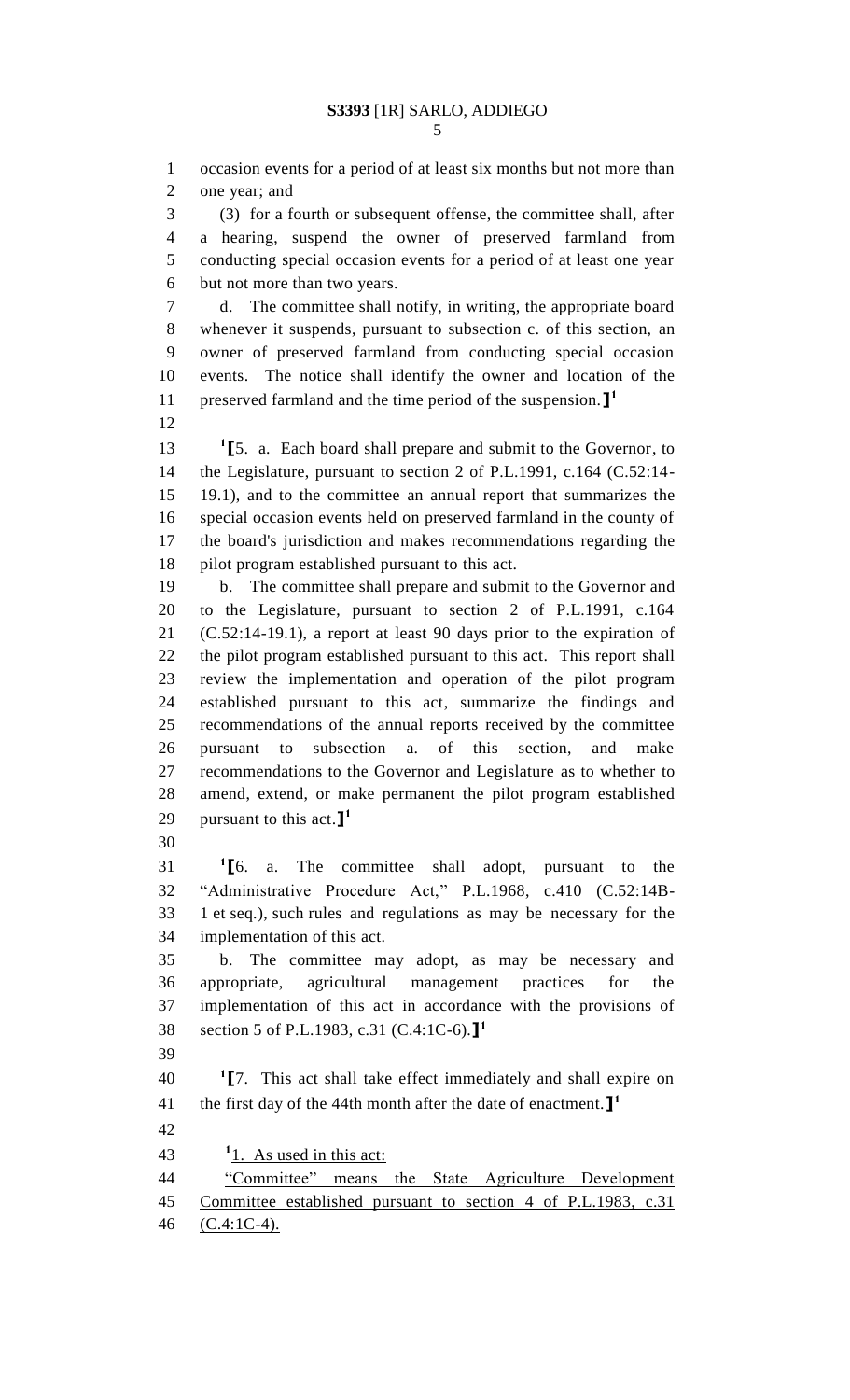### **S3393** [1R] SARLO, ADDIEGO

| $\mathbf{1}$   | "County board" means a county agriculture development board                |
|----------------|----------------------------------------------------------------------------|
| $\mathbf{2}$   | established pursuant to section 7 of P.L.1983, c.32 (C.4:1C-14).           |
| 3              | "Non-residentially-exposed preserved farmland" means                       |
| $\overline{4}$ | preserved farmland that is not residentially-exposed preserved             |
| 5              | farmland.                                                                  |
| 6              | "Preserved farmland" means the same as the term is defined                 |
| 7              | pursuant to section 1 of P.L.2014, c.16 (C.4:1C-32.7), except that         |
| $8\,$          | the term shall not include any land that is part of a "winery," as         |
| 9              | defined pursuant to section 1 of P.L.2014, c.16 (C.4:1C-32.7), or a        |
| 10             | cidery, meadery, brewery, or distillery.                                   |
| 11             | "Residential road" means a road, or road segment of no less                |
| 12             | than one eighth of a mile in length, on which the speed limit is not       |
| 13             | greater than 25 miles per hour, and the majority of the parcels            |
| 14             | adjacent to the road or road segment are residential properties.           |
| 15             | "Residentially-exposed preserved farmland" means preserved                 |
| 16             | farmland, on which:                                                        |
| 17             | a. one of the primary spaces used for special occasion events is           |
| 18             | located within 200 feet of a residential road; or                          |
| 19             | b. a primary entrance used by persons attending special                    |
| 20             | occasion events on the property is on a residential road.                  |
| 21             | "Special occasion event" means a wedding, lifetime milestone               |
| 22             | event, or other cultural or social event on preserved farmland             |
| 23             | conducted pursuant to the requirements set forth in section 2 of this      |
| 24             | act, but shall not include any practice identified by the committee as     |
| 25             | an agricultural management practice, including but not limited to          |
| 26             | practices for on-farm direct marketing facilities, activities, and         |
| 27             | $\frac{\text{events}}{\text{1}}$                                           |
| 28             |                                                                            |
| 29             | <sup>1</sup> 2. a. (1) An event may be considered a special occasion event |
| 30             | if the event involves activities and facilities including but not          |
| 31             | limited to live music, food trucks, side vendors, or other activities      |
| 32             | and facilities that may be further enumerated pursuant to rules and        |
| 33             | regulations adopted by the committee. A special occasion event             |
| 34             | may include the service of alcohol, so long as this service complies       |
| 35             | with the applicable State law and municipal ordinances.                    |
| 36             | (2) An event shall be considered a single special occasion event,          |
| 37             | even if the event lasts for more than one day if the event:                |
| 38             | (a) is marketed as a single event;                                         |
| 39             | (b) occurs only on consecutive days; and                                   |
| 40             | (c) does not last for more than three days.                                |
| 41             | b. An event shall not be considered a special occasion event if:           |
| 42             | attendance at the event does not result in a greater volume of<br>(1)      |
| 43             | parking or pedestrian traffic than is ordinarily present at the same       |
| 44             | farm on a weekend in which a special occasion event does not occur         |
| 45<br>46       | during the farm's busiest season of the year; or                           |
|                | (2) the event consists of a wedding being held for:                        |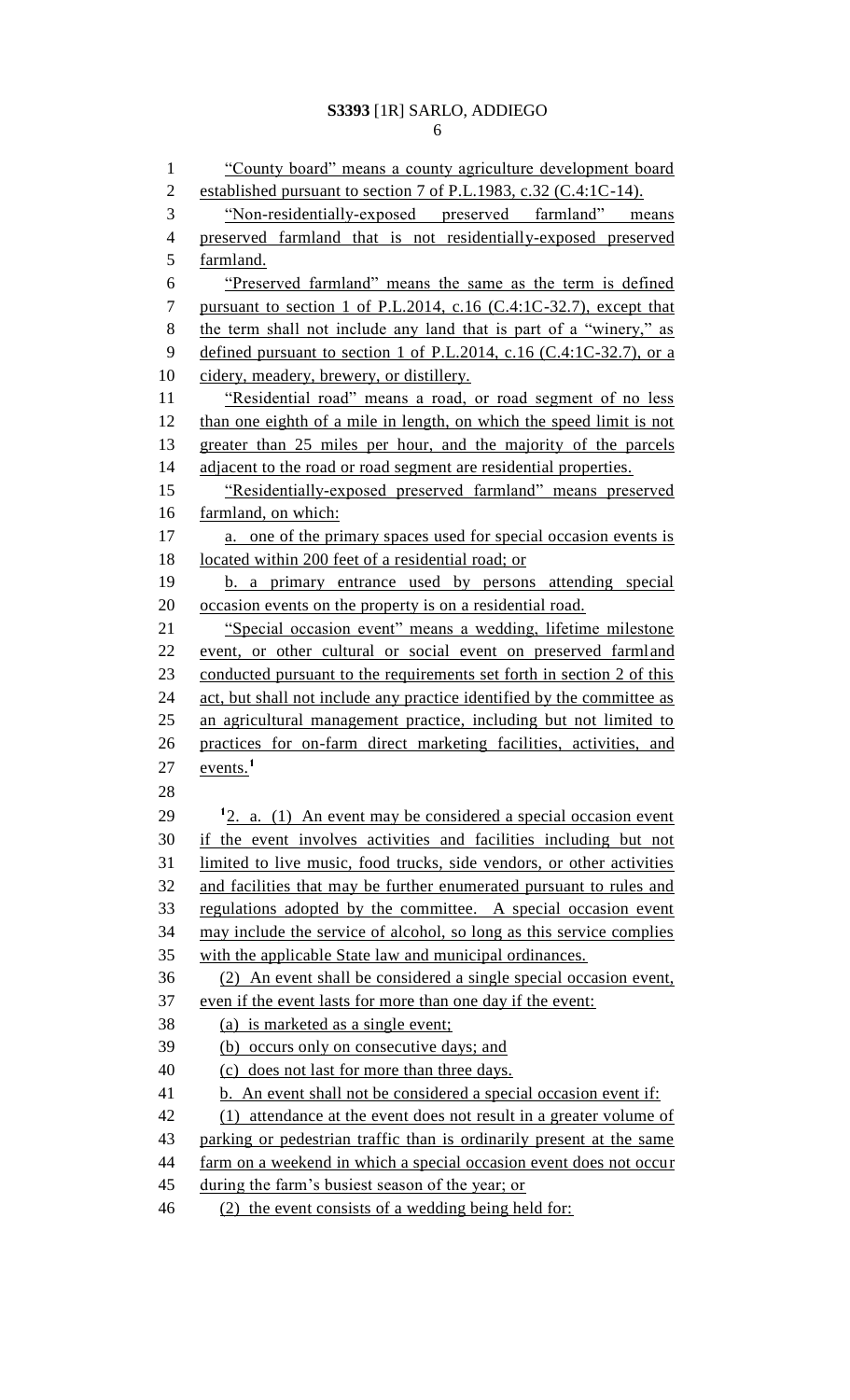(a) a parent, child, grandparent, grandchild, sibling, niece, 2 nephew, or cousin of the owner, or spouse of the owner, of the preserved farmland; or (b) an employee at the preserved farmland. c. (1) Notwithstanding any law, or rule or regulation adopted pursuant thereto to the contrary, the owner of the preserved farmland may hold special occasion events on the farm, provided 8 that the owner of the preserved farmland shall not engage in any of 9 the following: (a) build new structures on preserved farmland for the sole purpose of holding special occasion events; (b) extend public utilities on preserved farmland, including 13 electric, water, gas, or sewage, other than those already existing and available on the preserved farmland prior to the effective date of 15 this act, for the sole purpose of holding special occasion events; or (c) unless a greater number of special occasion events are 17 permitted by municipal ordinance: (i) hold more than 14 special occasion events each calendar year if the farm is a non-residentially-exposed preserved farm; or 20 (ii) hold more than seven special occasion events each calendar year if the farm is a residentially-exposed preserved farm. (2) The provisions of this subsection shall not be construed to restrict the ability of an owner of preserved farmland to upgrade infrastructure for the purpose of agricultural or horticultural viability. 26 d. Except as otherwise provided pursuant to this section, a special occasion event held pursuant to this section shall comply with all applicable municipal ordinances, resolutions, or regulations relating to noise control, solid waste, parking, traffic, and the protection of public health and safety, provided, however, that a special occasion event conducted in accordance with the provisions of this act shall not require a variance or site plan approval. e. An owner of preserved farmland may allocate no more than 20 percent of the acreage of the preserved farmland for parking when hosting a special occasion event. The percentage of the preserved farmland that the owner may use for parking for a special occasion event shall not be further reduced by any regulation, ordinance, or other law to the contrary. An owner of preserved farmland shall not pave any preserved farmland that would not otherwise be paved to accommodate parking for a special occasion event, and the owner may use preserved farmland for parking only 42 if this use would result in only minimal or temporary damage to the agricultural or horticultural use of the preserved farmland.**<sup>1</sup>** 3. a. A person aggrieved by a violation of this act, or any rule or regulation adopted pursuant thereto, by an owner of preserved farmland shall comply with the provisions of section 5 of P.L.1998, c.48 (C.4:1C-10.1) in the filing of a complaint.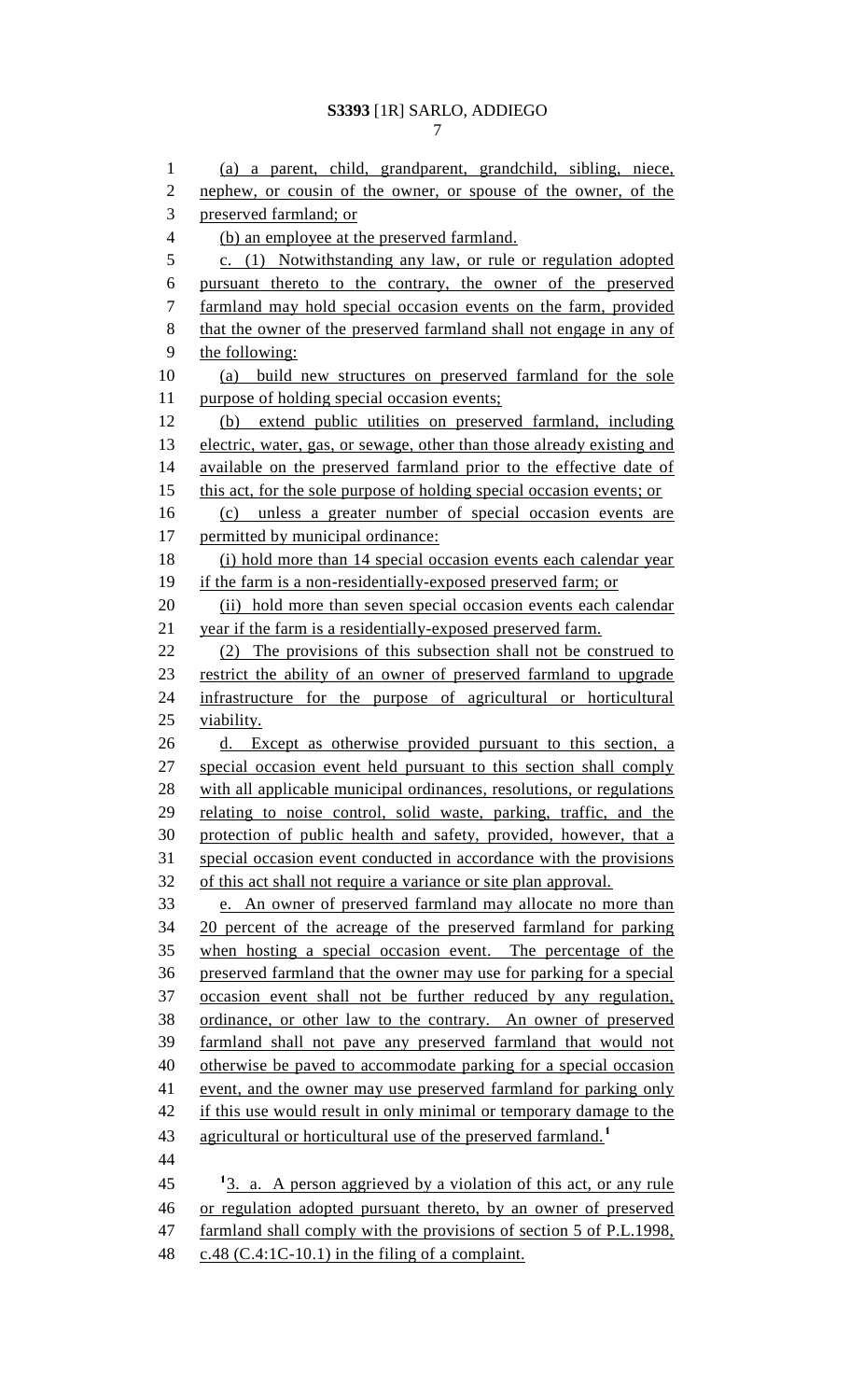# **S3393** [1R] SARLO, ADDIEGO

1 b. An owner of preserved farmland who violates this act, or any 2 rule or regulation adopted pursuant thereto, shall be liable to a civil penalty of up to \$250 for the first offense, up to \$500 for the second offense, or up to \$1,000 for a subsequent offense, to be collected in a civil action commenced by the committee. c. In addition to the penalties established pursuant to subsection b. of this section: (1) for a second offense, the committee shall, after a hearing, suspend the owner of the preserved farmland from conducting 10 special occasion events for a period of up to six months; (2) for a third offense, the committee shall, after a hearing, suspend the owner of the preserved farmland from conducting 13 special occasion events for a period of at least six months but not more than one year; and (3) for a fourth or subsequent offense, the committee shall, after a hearing, suspend the owner of the preserved farmland from 17 conducting special occasion events for a period of at least one year 18 but not more than two years. d. Any penalty imposed pursuant to this section may be collected, with costs, in a summary proceeding pursuant to the "Penalty Enforcement Law of 1999," P.L.1999, c.274 (C.2A:58-10 et seq.). The Superior Court and the municipal court shall have 23 jurisdiction to enforce the provisions of the "Penalty Enforcement Law of 1999" in connection with this act. e. The committee shall notify, in writing, the appropriate county board whenever it suspends, pursuant to subsection c. of this section, an owner of preserved farmland from conducting special occasion events. The notice shall identify the owner and location of the preserved farmland and the time period of the suspension.**<sup>1</sup>** 4. a. No later than 90 days after the effective date of this act and notwithstanding the provisions of the "Administrative Procedure Act," P.L.1968, c.410 (C.52:14B-1 et seq.) to the contrary, the committee shall immediately upon filing proper notice with the Office of Administrative Law, adopt interim rules and regulations to implement this act. Such regulations shall be effective as regulations immediately upon approval by the State Board of Agriculture and filing with the Office of Administrative Law and shall be in effect for a period not to exceed 18 months, and shall, thereafter, be amended, adopted, or readopted by the 41 committee in accordance with the provisions of the "Administrative" Procedure Act." Rules and regulations promulgated by the committee to effectuate the provisions of this act shall not take 44 effect prior to approval by the State Board of Agriculture. 45 b. The rules and regulations adopted by the committee shall ensure that the holding of a special occasion event on preserved farmland does not: